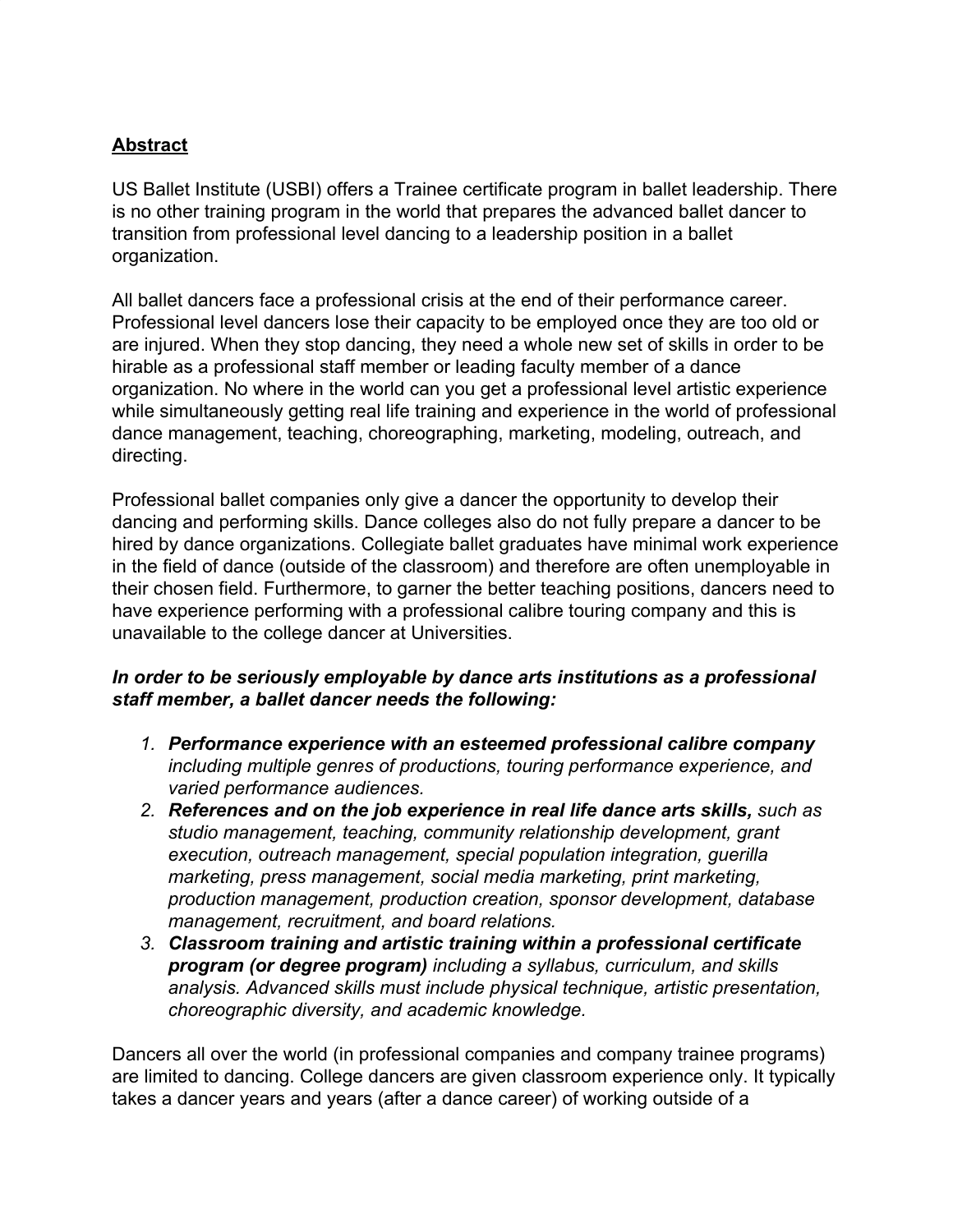professional company in order to gain any serious level of references and job experience. **USBI is the only trainee program in the world that offers all three simultaneously in a certificate program.**

USBI has an extremely unique partnership between US International Ballet (a touring ballet company), Wilmington School of Ballet (an established ballet studio), and Wilmington Ballet Company (a non-profit community outreach organization since 1999).

Each of the three organizations play a specific role. These unique strategic partnerships are the foundation for USBI's ability to offer Trainee programming that is unmatched the world over.

# **Wilmington School of Ballet INC (USBI is a subsidiary of WSB)**

Dancers attending USBI will learn studio management, recital management, classroom techniques, community engagement, press relations, and studio marketing from the leaders of WSB. Real life studio skills are very different than professional dance skills. Teaching and developing an early childhood program (3-5 year olds) involves early childhood education and parent relationships. Marketing, press relations, community engagement, and fiscal management are all small business skills. These skills can't be practiced and honed in a classroom alone. Dancers in USBI receive both lecture and hands-on experience in all of these areas.

A dance professional can't make a living by simply teaching. They must be able to play multiple roles for a studio in order to achieve a livable salary. However, dancers rarely are prepared to serve a studio in multiple capacities. USBI (through the offerings of WSB) gives dancers both skills and references in the craft of studio management and execution.

# **US International Ballet - USIB is a choreography company**

USIB choreographs 7 major productions annually and tours choreography to 5 or more major theaters annually across NC. USIB choreographs original productions, contemporary productions, and classical productions. Artistic Directors of USIB, Ines Albertini and Walter Angelini, are world renowned ballet stars. Ines and Walter also direct Piacenza Art Ballet Summer Course. The partnership of USIB and Piacenza gives dancers an additional opportunity to perform choreography abroad. USIB dancers also participate in school tours, community programming, and special needs integration programming. USIB works with numerous arts councils and non-profits in a variety of venues and projects. All trainees enrolled in USBI will have equivalent experiences to that of a full company member in USIB. This amazing partnership gives dancers the unparalleled opportunity to gain vocational dance work skills while simultaneously dancing with a touring company.